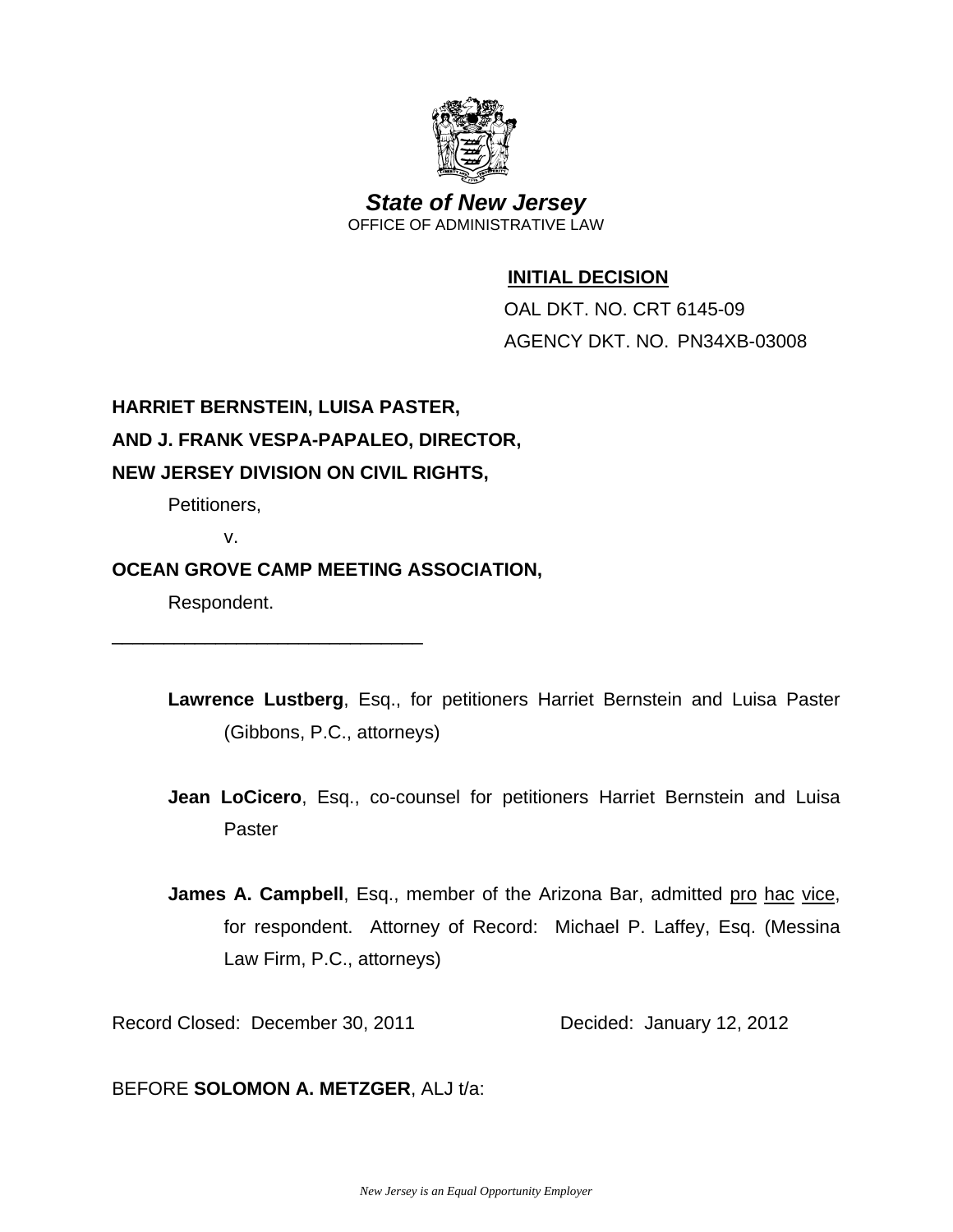This matter arises out of a decision in March 2007 by respondent, the Ocean Grove Camp Meeting Association, to deny petitioners Harriet Bernstein and Luisa Paster the use of its Boardwalk Pavilion for their civil-union ceremony. Petitioners filed a complaint with the Division on Civil Rights, which in December 2008 found probable cause to credit their claim under the Law Against Discrimination (LAD), N.J.S.A. 10:5-5 et seq. In July 2009 the matter was transmitted to the Office of Administrative Law as a contested case, pursuant to N.J.S.A. 52:14F-1 to -23, and the Division was added as a complainant. After discovery and the adjournment of scheduled hearing dates, the parties agreed to proceed by way of cross-motions for summary decision, N.J.A.C. 1:1- 12.5; Brill v. Guardian Life Ins. Co. of Am., 142 N.J. 520 (1995).

 The relevant facts for purposes of the cross-motions are substantially undisputed. Petitioners Bernstein and Paster are residents of Ocean Grove, a square mile of real estate owned by respondent, a non-profit organization. Respondent is closely associated with the United Methodist Church; the voting members of the Board of Trustees must either be clergy of or hold membership in the church. Respondent operates a number of religious institutions over which it maintains close control and also leases much of its property for business and residential purposes.

 The Boardwalk Pavilion is an open-air wood-framed seating area along the boardwalk facing the Atlantic Ocean. At the time of denial in March 2007, the Pavilion was used primarily as a venue for religious programming, but respondent also hosted community and charitable events and rented the space for weddings. The fee for a wedding was \$250. The form used by respondent to rent the Pavilion did not inquire into religious affiliation and staff typically asked no questions along these lines. The form was used primarily to record bookings and determine availability. When not in use by some organization, the Pavilion is open to passers-by along the boardwalk to sit and take in the scene.

 Petitioners completed the appropriate form and paid the required deposit. Their application was denied soon thereafter and their deposit was returned. Petitioners sought an explanation and were informed that the notion of civil union conflicted with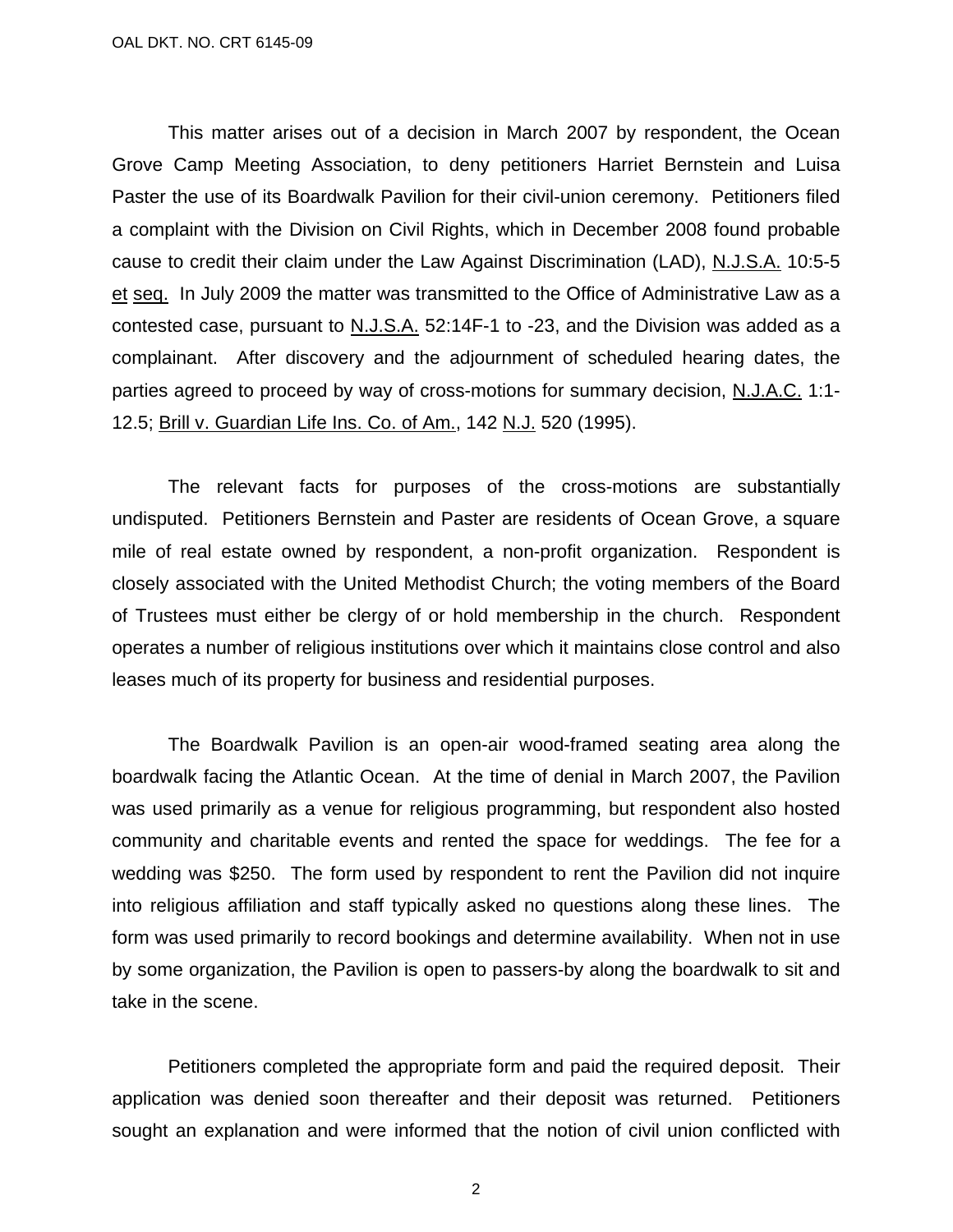scriptural teaching regarding homosexuality and that respondent could not condone such a ceremony at the Pavilion. This was the first time in anyone's memory that a denial was based on a reason other than availability. During this period respondent maintained a web page called "An Ocean Grove Wedding," which advertised the Pavilion as a wedding venue. The page was silent regarding respondent's views on marriage. After the incident that gave rise to this proceeding, respondent stopped renting the Pavilion and currently uses it exclusively for programming that it sponsors, or co-sponsors.

 In July 1989 respondent applied for a Green Acres real-estate tax exemption for Lot 1, Block 1.01, which includes the Pavilion and the adjacent boardwalk and beach area. The application describes the area as public in nature. The Green Acres program is designed to preserve open space and the statutory scheme authorizes a tax exemption for non-profit corporations utilizing property for conservation or recreational purposes. One condition of the exemption is that the property be "open for public use on an equal basis," N.J.S.A. 54:4-3.66; N.J.A.C. 7:35-1.4(a)(2).

 Neptune Township, the municipality within which respondent is located, opposed the application on grounds that respondent is governed by religious restrictions that make equal-access doubtful. At a public hearing conducted by the Department of Environmental Protection in September 1989, respondent represented that the Pavilion was available for public use without reservation. Following the hearing the Department approved the tax exemption on certain conditions, one of which required the property to be open for public use on an equal basis. Respondent renewed this application every three years as required, and the tax exemption was continued through the period in question here with the same condition for equal access. Following the events that led to this proceeding, respondent applied once again to renew its real-estate tax exemption. The Department denied that portion of the exemption relating to the Pavilion, concluding that the Pavilion was not available on an equal basis. This is the substance of the record.

 The LAD makes it unlawful for the owner of "any place of public accommodation" to refuse its use on the basis of sexual orientation or civil-union status, N.J.S.A. 10:5-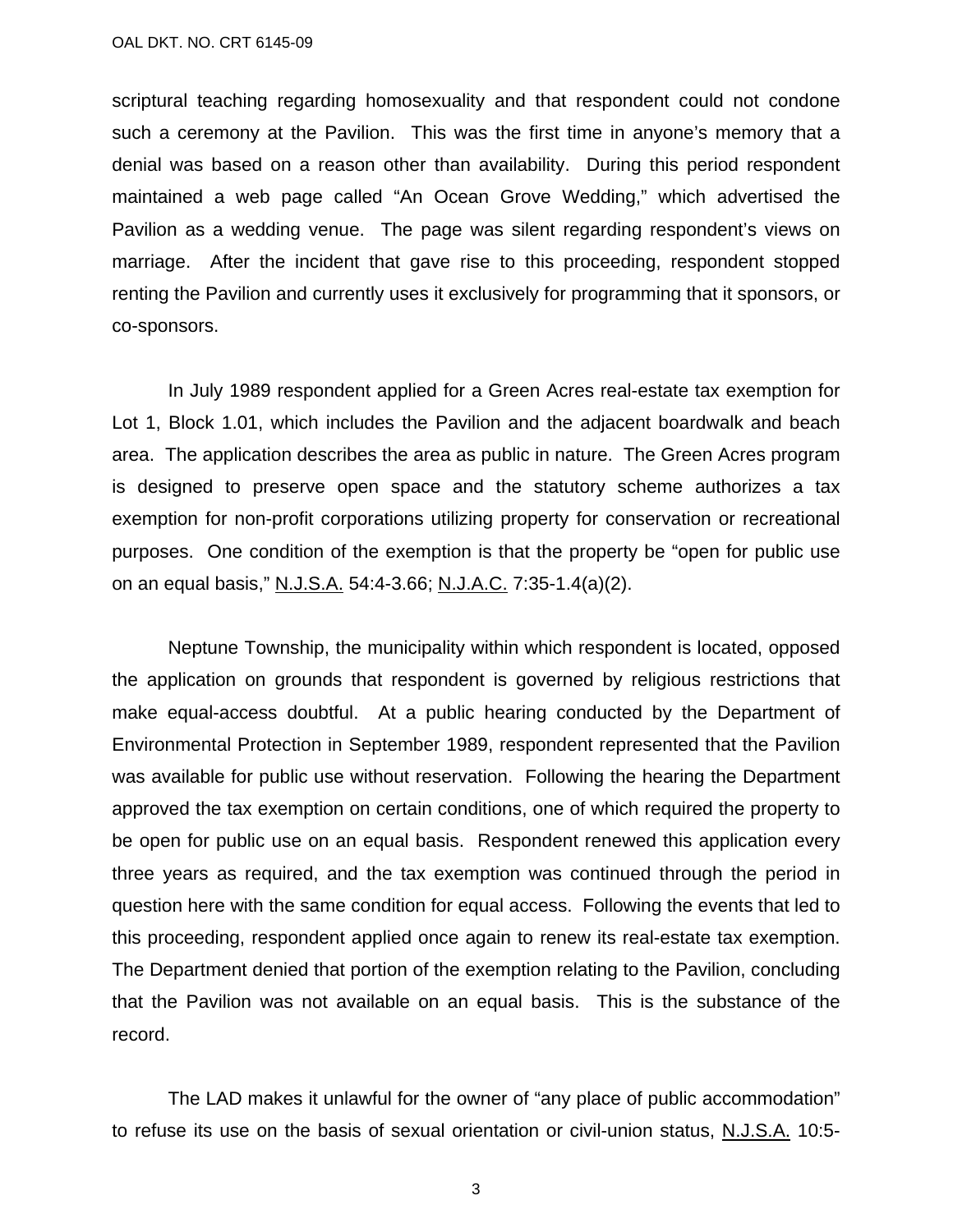12(f). Our courts have evolved tests for assessing whether a location is one of public accommodation.<sup>1</sup> We look first to the statute. The LAD broadly defines public accommodation to include any "boardwalk, or seashore accommodation; any auditorium, meeting place, or hall," N.J.S.A. 10:5-5(l). The Boardwalk Pavilion as a structure falls within or near these examples and thus has the look of a place of public accommodation. Searching further we inquire as to ties with government, Ellison v. Creative Learning Ctr., 383 N.J. Super. 581 (App. Div. 2006). Respondent's Green Acres tax exemption is particularly relevant here. One condition of that exemption was that the entire lot, which includes the Pavilion, remains open to the public on an equal basis. That was the promise respondent made to the State of New Jersey. The State understood that promise to encompass activities within the Pavilion, including wedding ceremonies. The DEP Commissioner's view on the meaning of a statute within the Department's orbit is entitled to deference, see Reilly v. AAA Mid-Atlantic Ins. Co. of N.J., 194 N.J. 474 (2008).

 When respondent first applied for a Green Acres tax exemption in 1989, civil unions were not yet legal in New Jersey, and thus whether the Pavilion was thereby a place of public accommodation may have been a matter of indifference. Respondent is unconcerned that same-gender couples take in the sea air at the Pavilion, or participate in a Pavilion activity. In late 2006, the New Jersey Supreme Court decided Lewis v. Harris, 188 N.J. 415 (2006), granting same-sex couples equal rights under the New Jersey Constitution. This was quickly incorporated into legislation, N.J.S.A. 37:1-28. Thus, once civil unions became lawful and the subject of anti-discrimination law, weddings at the Boardwalk Pavilion were vulnerable to attack.

 Respondent argues that it didn't need a Green Acres tax exemption for the Pavilion; it could at any time have obtained the same benefit by applying for a tax exemption as a religious organization. Indeed, after these events that is exactly what it did. We are, however, bound by the facts that were, not those that might have been, or that came to pass in the aftermath of petitioners' application. Respondent accepted a particular form of tax exemption that required it to keep the Pavilion open to the public

 $\overline{a}$ 

 $1$  The term "place" can extend beyond fixed locations, but that discussion is unnecessary here.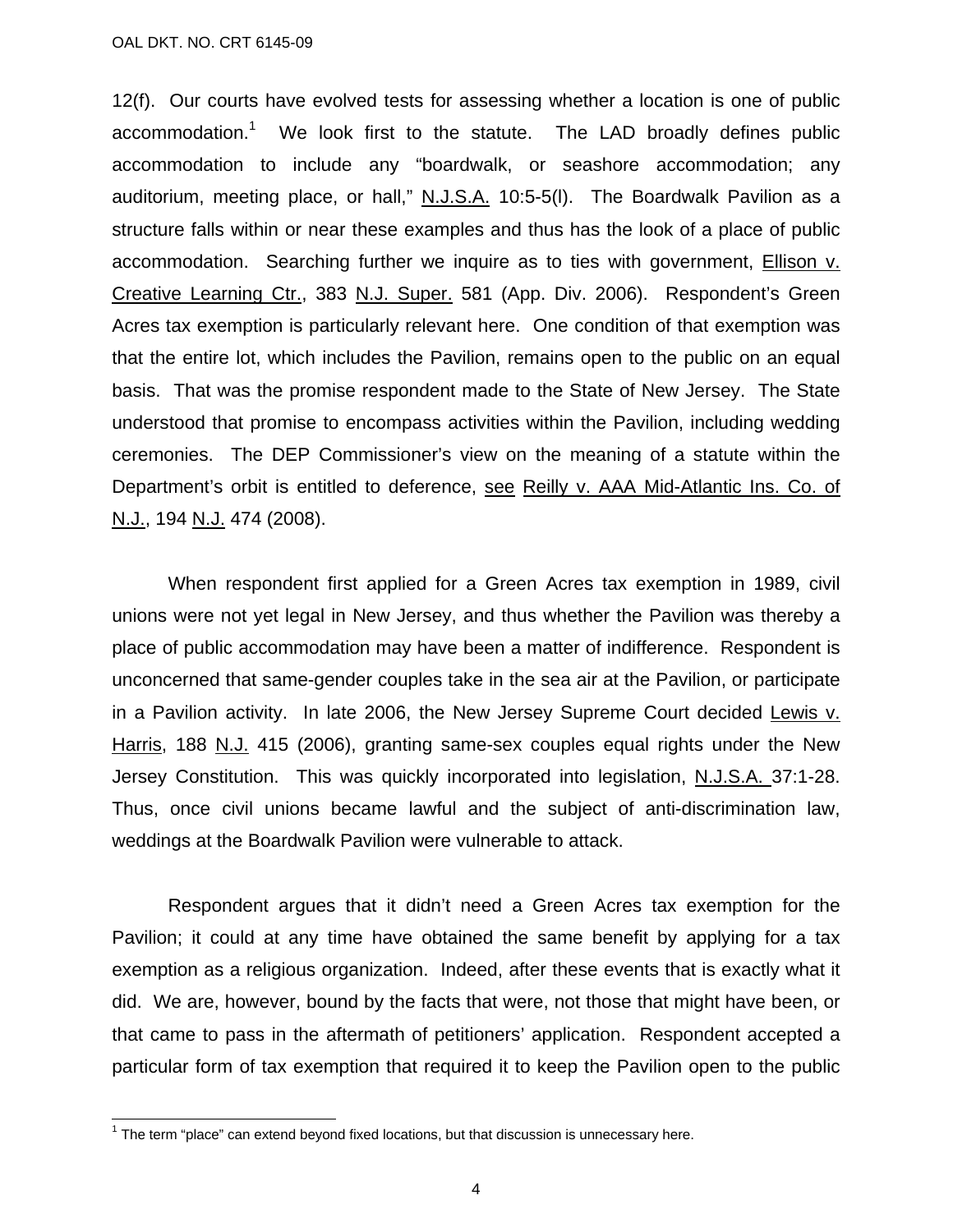on an equal basis, N.J.S.A. 54:4-3.64; N.J.A.C. 7:35-1.4. Neptune Township was skeptical that this could be achieved, but respondent persuaded the DEP and renewed that promise every three years. Thus, it not only interacted with government, it acknowledged the very thing that the interaction test seeks to assess.

 Respondent also solicited business for the Pavilion in a web page that advertised "An Ocean Grove Wedding." There it presented itself to the public at large as a wedding venue without any mention of preconditions along doctrinal lines. This too is a factor in assessing whether a location is a public accommodation, see Clover Hill Swimming Club, Inc. v. Goldsboro, 47 N.J. 25 (1966).

 The inquiry does not end with a determination that the Boardwalk Pavilion was, in March 2007, a place of public accommodation. As a religious organization that deems same-gender unions sinful, respondent is loath to be associated with such ceremonies and maintains that compelling this through the LAD violates its right of expressive association, free speech and free exercise of religion, see, e.g., Boy Scouts of Am. v. Dale, 530 U.S. 640, 120 S. Ct. 2446, 147 L. Ed. 2d 554 (2000); Hurley v. Irish-Am. Gay, Lesbian and Bisexual Group of Boston, 515 U.S. 557, 115 S. Ct. 2338, 132 L. Ed. 2d 487 (1995). I disagree.

 There is no question that respondent is fundamentally a religious organization, free to frame its mission without governmental oversight or intrusion, State v. Celmer, 80 N.J. 405 (1979). The certification of its president maintains that the Pavilion was used as part of its "wedding ministry," a cause inherently religious, see Wazeerud-Din v. Goodwill Home and Missions, Inc., 325 N.J. Super. 3 (App. Div. 1999). Any wedding of heterosexual couples at the Pavilion, whether of its own denomination, other denominations within Christianity, or non-Christian religions, or even secular weddings, nonetheless promoted marriage between a man and a woman. This element of its ministry runs through all of the weddings it permitted and is not undermined by outreach to other traditions, as "every marital union between a man and a woman represents the union of Jesus Christ and his Church." That it had never before declined a wedding, other than for scheduling conflicts, only means that it had never before been asked to permit a same-gender service.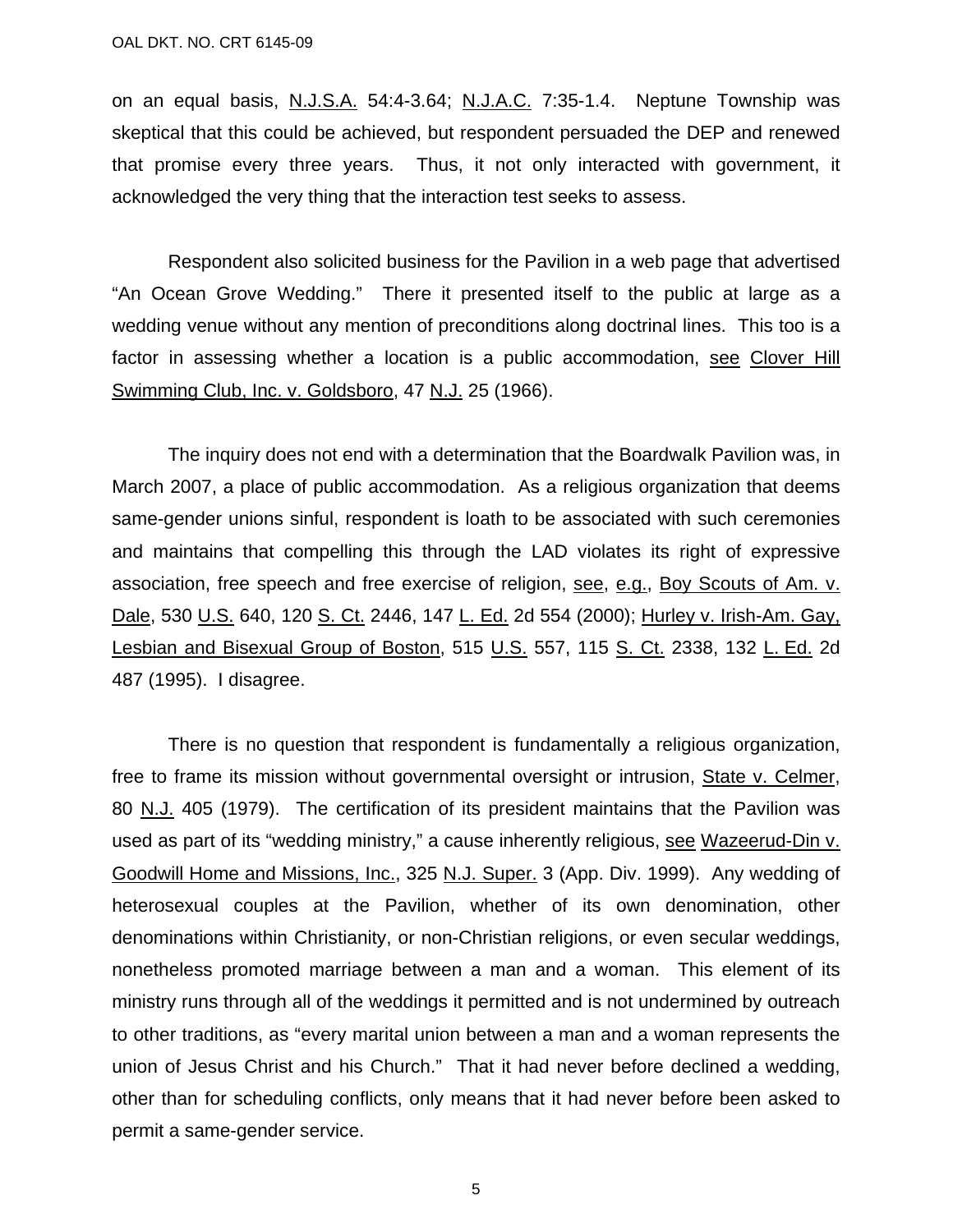While a motion for summary decision is not the place for fact finding, neither may an opponent of the motion blunt summary decision with bald oppositional statements, Brill, supra, 142 N.J. 520. Respondent filed a certification repeatedly referring to a "Wedding Ministry." Yet, respondent's interrogatory answers concede that it created no writing on the subject before March 2007, though weddings at this location had been conducted for at least ten years. There is no indication that couples, particularly those that chose secular vows, or that were of other faiths, were ever told that they were participating in a ministry. As respondent would know better than most, passions around such questions can run high, and the absence of disclosure is curious. Respondent has a lovely venue for weddings and is an organization that undoubtedly supports the idea of weddings. It does not follow, however, that it had a "wedding ministry," a transformative phrase that evokes religious mission. The doctrinal foundations for a trans-denominational wedding ministry limited to heterosexual couples might well be found in the biblical citations to which respondent refers, as well as in its Book of Discipline. We do not here debate theology or question beliefs. My point simply is that if such a ministry had existed at the time in question, we would expect to find some trace of it.

 From this record it appears respondent was renting space at the Pavilion for weddings, an activity largely detached from associational expression or speech, Pruneyard Shopping Center v. Robins, 447 U.S. 74, 100 S. Ct. 2035, 64 L. Ed. 2d 741 (1980). Respondent did not inquire into religious beliefs or practice because it did not sponsor, or otherwise control, these weddings. Some volunteers may have been around to observe or be helpful, but no more. These ceremonies might have been devoid of references to Christian doctrine, might have contained language or symbolism antithetical to Christian doctrine, and any passerby could stop to listen. The arm's length nature of the transactions gave respondent a comfortable distance from notions incompatible with its own beliefs. That same distance pertained to civil unions.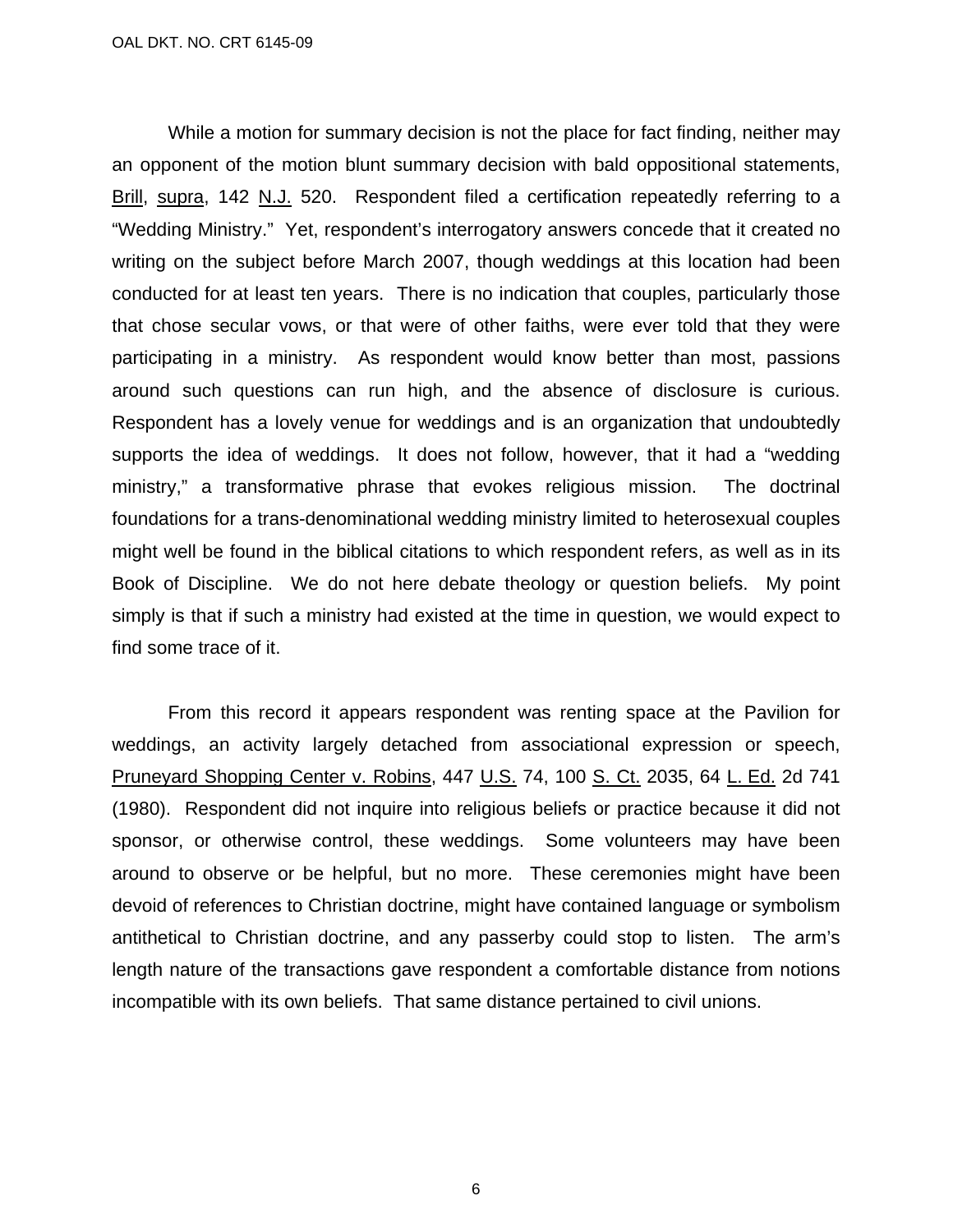$\overline{\phantom{a}}$ 

 As to "free exercise," the LAD is a neutral law of general application designed to uncover and eradicate discrimination; it is not focused on or hostile to religion. $2$  To the contrary, it carves away exceptions on behalf of religious organizations, N.J.S.A. 10:5- 5(l), (n). I do not believe that the facts pose a true question of religious freedom, but were they to, the matter would not be governed by the high bar of "strict scrutiny," but by a much lower standard that tolerates some intrusion into religious freedom to balance other important societal goals, see Church of the Lukumi Babalu Aye, Inc. v. City of Hialeah, 508 U.S. 520, 113 S. Ct. 2217, 124 L. Ed. 2d 472 (1993); Employment Div., Dep't of Human Resources of Ore. v. Smith, 494 U.S. 872, 108 L. Ed. 2d 876, 110 S. Ct. 1595 (1990). Respondent can rearrange Pavilion operations, as it has done, to avoid this clash with the LAD. It was not, however, free to promise equal access, to rent wedding space to heterosexual couples irrespective of their tradition, and then except these petitioners.

 Based on the foregoing, I **CONCLUDE** that respondent violated the LAD when it refused to conduct a civil-union ceremony for Ms. Bernstein and Ms. Paster. Thus, petitioners' motion is **GRANTED**; respondent's motion is **DENIED**.

 Petitioners have not sought to establish damages and appear fundamentally to be seeking the finding that they were wronged and that respondent was not free to exclude same-sex unions under the conditions that then existed. It does not appear that respondent acted with ill motive. Respondent opposes same-sex unions as a matter of religious belief, and in 2007 found itself on the wrong side of recent changes in the law. I have considered the possibility of a nominal penalty, but conclude that this would serve little. The finding of wrongdoing should be an adequate redress.

 I hereby **FILE** my initial decision with the **DIRECTOR OF THE DIVISION ON CIVIL RIGHTS** for consideration.

 $2$  Although the Division has acknowledged that it does not pursue religious organizations for conduct that might otherwise be discriminatory, the instant matter involves the secular activity of a religious organization in renting pavilion space.